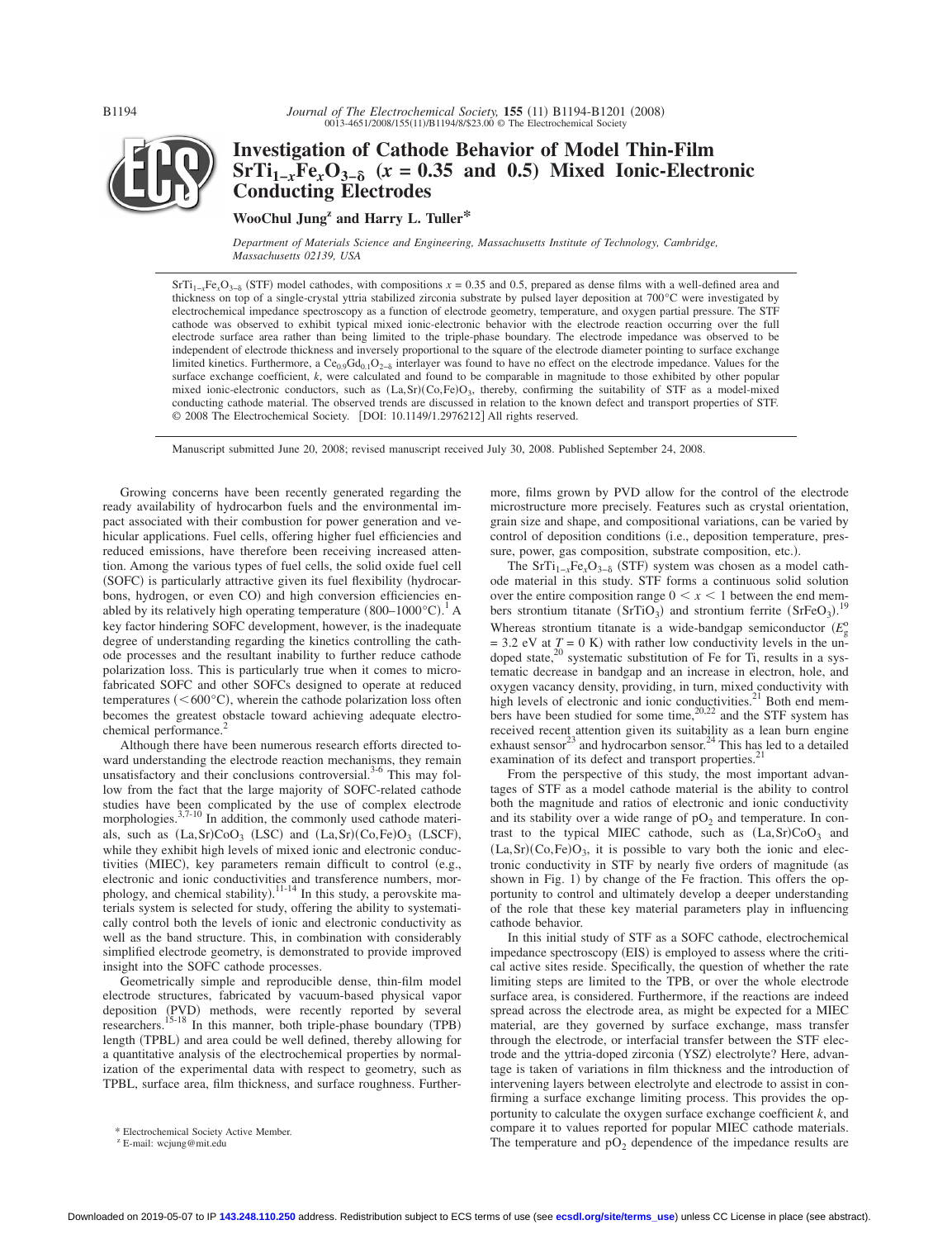

Figure 1. (Color online) Electrical conductivity  $(\sigma)$  isotherms, at *T*  $= 850^{\circ}$ C, as a function of oxygen partial pressure (pO<sub>2</sub>) for different bulk ceramic STF compositions with Fe concentration between 1 mol  $%$  (STF01) and 50 mol % (STF50), as well as SrFeO<sub>3−y</sub>. (Reprinted with permission from Ref. 21. Copyright 2006 American Chemical Society.)

analyzed, and the chemical capacitance of the STF electrode is discussed in terms of the appropriate thermodynamic data. Lastly, the possible roles played by the electronic and ionic conductivities in influencing cathode behavior are briefly discussed.

## **Experimental**

STF thin films were prepared by means of pulsed-laser deposition (PLD) from oxide targets of the respective materials and deposited onto (100)-oriented single-crystal YSZ substrates ( $10 \times 10$  $\times$  0.5 and 15  $\times$  15  $\times$  0.5 mm<sup>3</sup>, MTI Corporation, Richmond, CA) as shown in Fig. 2. The oxide targets with 1 in. diameter were prepared by the conventional mixed-oxide technique, starting from iron (III) oxide (Alfa Aesar, 99.945%), strontium carbonate (Alfa Aesar, 99.99%), and titanium (IV) oxide (Alfa Aesar, 99.9%) powders. The powders were mixed to obtain the desired Fe/Ti ratios, ballmilled for 10 h, and subsequently calcined in air at 1250°C for 5 h. The targets were prepared by uniaxial pressing at 23 MPa followed by cold isostatic pressing at 275 MPa. The compacts were sintered at 1425°C for 5 h. The PLD system was operated with a KrF excimer laser, emitting at 248 nm (Coherent COMPex Pro 205), at energy of 500 mJ/pulse and with a repetition rate 15 Hz. The substrates were heated to 700°C during deposition, while the oxygen pressure was



Figure 2. Photograph of STF thin films deposited by PLD. One square (9  $\times$  9 mm) and four circular electrodes (1–10 mm diam) can be seen on top of a single-crystal YSZ substrate.



**Figure 3.** X-ray diffraction pattern of a 320 nm thick  $SrTi<sub>0.5</sub>Fe<sub>0.5</sub>O<sub>3-8</sub> film$ deposited on a YSZ single crystal with (100) orientation by PLD. The pattern indicates preferred (110) orientation with a small amount of (111) reflection.

maintained at 5 mTorr after pumping the background pressure down to less than  $3 \times 10^{-6}$  Torr. Following deposition and prior to cooling, the oxygen pressure in the chamber was increased to approximately 6–7 Torr to facilitate more complete oxidation of the films. In some cases, a~50 nm thick interlayer of  $Ce<sub>0.9</sub>Gd<sub>0.1</sub>O<sub>2−δ</sub>$  (CGO) was deposited between the YSZ electrolyte and the STF electrode, by reactive radio-frequency (rf) sputtering from an oxide target deposition temperature, 300°C; oxygen pressure, 0.6 mTorr; rf power, 45 W).

The resulting polycrystalline films exhibited the perovskite structure with highly (110)-orientated texture as confirmed by X-ray diffraction (Rigaku RU300); see Fig. 3. Grain sizes of between 100 and 200 nm and surface roughness of  $\sim$  2 nm were measured by atomic force microscopy (Digital Instruments Nanoscope IIIa) while film thicknesses ranging between 70 and 440 nm were determined by surface profilometry (Tencor P-10).

Two different sample geometries were prepared for EIS measurements: a symmetrical structure with identically sized  $(9 \times 9 \text{ mm})$ STF electrodes on both sides of the YSZ electrolyte, and an asymmetrical structure (1-10 mm diam STF electrode) in which a large porous Ag counter electrode (SPI Silver Paste Plus, SPI Supplies, Chester, PA, USA) was applied to one side of the YSZ electrolyte as shown in Fig. 4. In both cases, Au mesh and Au paste were placed on the top of the STF electrode surface serving as a current collector. Both a custom-designed enclosed probe station, manufactured by McAllister Technical Services (Coeur d'Alene, ID, USA) and a tube furnace were used for the EIS measurements at temperatures between 570 and 650°C and oxygen partial pressures between 2  $\times$  10<sup>-5</sup> and 1 atm. The pO<sub>2</sub>'s were controlled by preparing N<sub>2</sub> and  $O<sub>2</sub>$  gas mixtures with the aid of mass flow controllers and monitored by an in situ YSZ sensor. EIS measurements, covering the frequency range from 7 to 1 MHz with an amplitude of 20 mV were performed with Solarton 1260 or 1250 impedance analyzers operated in combination with a Solartron 1286 potentiostat.



Figure 4. Schematic illustrations of the two different sample geometries: (a) a symmetrical structure with identically sized STF electrodes  $(9 \times 9 \text{ mm})$ on both sides of the YSZ electrolyte, and (b) an asymmetrical structure (1-10 mm diam STF electrode) in which a large porous Ag counter electrode was applied to one side of the YSZ electrolyte.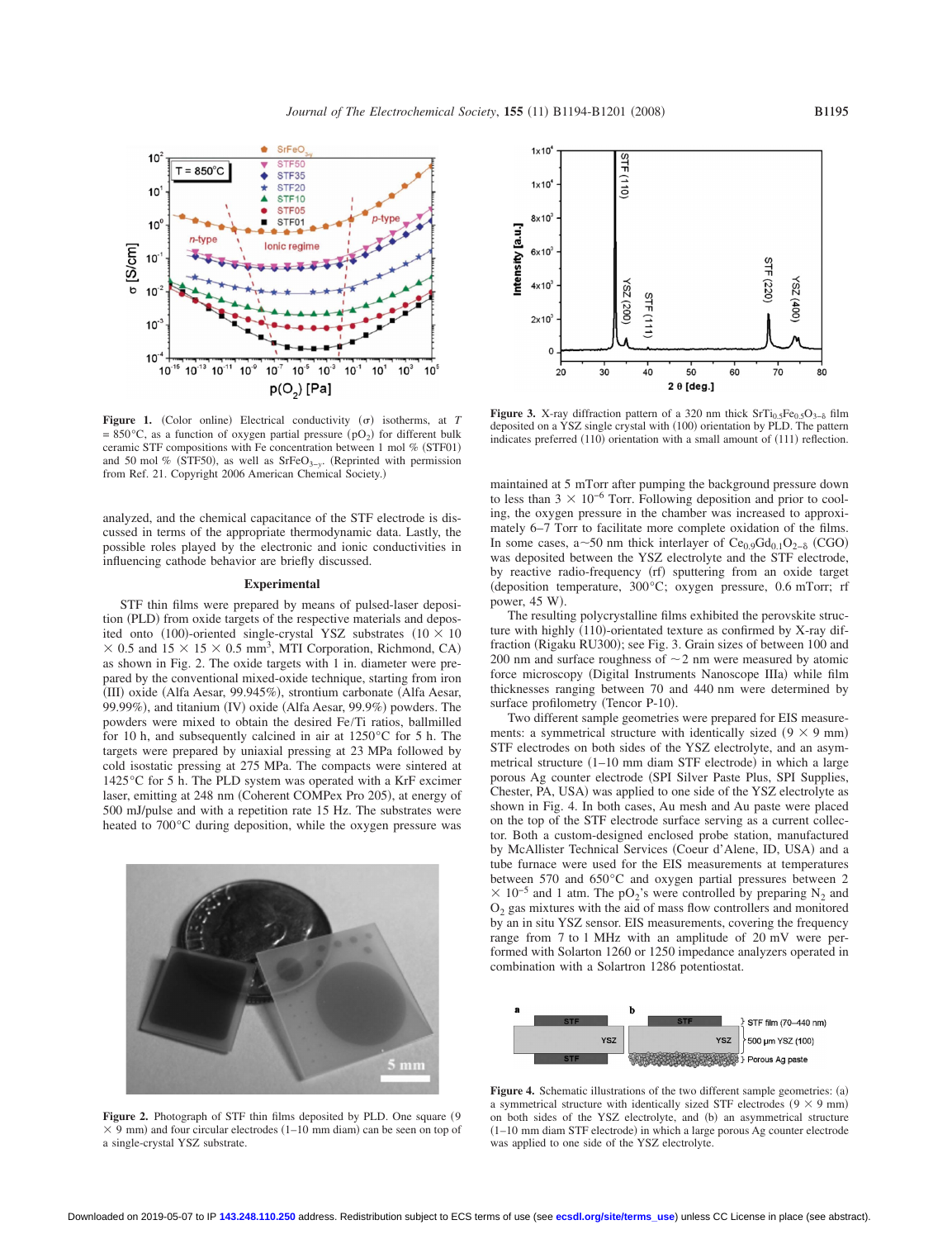

**Figure 5.** (Color online) Typical impedance spectroscopy plots of (a) a symmetric cell of STF35 at  $T = 650^{\circ}$ C, (b) an asymmetric cell of STF35 at *T*  $= 630^{\circ}$ C, (c) a symmetric cell of STF50 at *T* = 570 $^{\circ}$ C, and (d) an asymmetric cell of STF50 at *T* = 590 $^{\circ}$ C. All of the impedance spectra were measured in air.

#### **Results**

Figure 5 shows typical impedance results obtained for both the symmetrical and asymmetrical structure in which the STF electrodes were of composition  $x = 0.35$  or 0.5 designated as STF35 or STF50, respectively. The symmetrical structure exhibits an offset resistance  $(R<sub>off</sub>)$  and a nearly ideal semicircle, while the asymmetrical structure with the porous Ag counter electrode shows an offset resistance and two adjacent semicircles, which are distinguished as a more highly distorted high-frequency and a nearly ideal low-frequency semicircle, respectively.

In Fig. 6, the offset resistance of the STF35 for the two types of cells is plotted as  $\log R$  vs  $1/T$  with the two sets of data characterized by activation energy (Ea) of  $0.96 \pm 0.02$  and  $0.94 \pm 0.02$  eV, respectively. In Fig. 7, the STF35 offset resistance for the two types of cells is plotted as log  $R_{\text{off}}$  vs log  $pO_2$  and within experimental error; one finds that this resistance is independent of  $pO<sub>2</sub>$ . The impedance spectra of the STF50 also shows a similar temperature and pO2 dependence for the offset resistance. As discussed later, this contribution is attributed to the YSZ ohmic contribution.

Focusing next on the symmetrical cell, given the near-ideal semicircular shape of the spectra at reduced frequency in Fig. 4a, one can assign this response to that expected from a parallel resistorcapacitor  $(R-C)$  circuit. For this work, the capacitor is replaced by a more general constant phase element, for which the impedance is given by

$$
Z = \frac{1}{Q(i\omega)^n} \tag{1}
$$

Applying the expression for a true capacitance according to Ref. 25 one obtains

$$
C = Q\omega_{\text{max}}^{n-1} = (R^{1-n}Q)^{1/n} \tag{2}
$$

This corresponds to a *C* value of  $\sim 12 \text{ mF/cm}^2$  for a 160 nm STF50 at  $650^{\circ}$ C (a typical *n* value is between 0.92 and 0.99.) This exceptionally high capacitance can only be that associated with the STF electrode. The *R* and *C* values derived from this part of the impedance spectra are therefore designated as  $R_{\text{STF}}$  and  $C_{\text{STF}}$ . In the fol-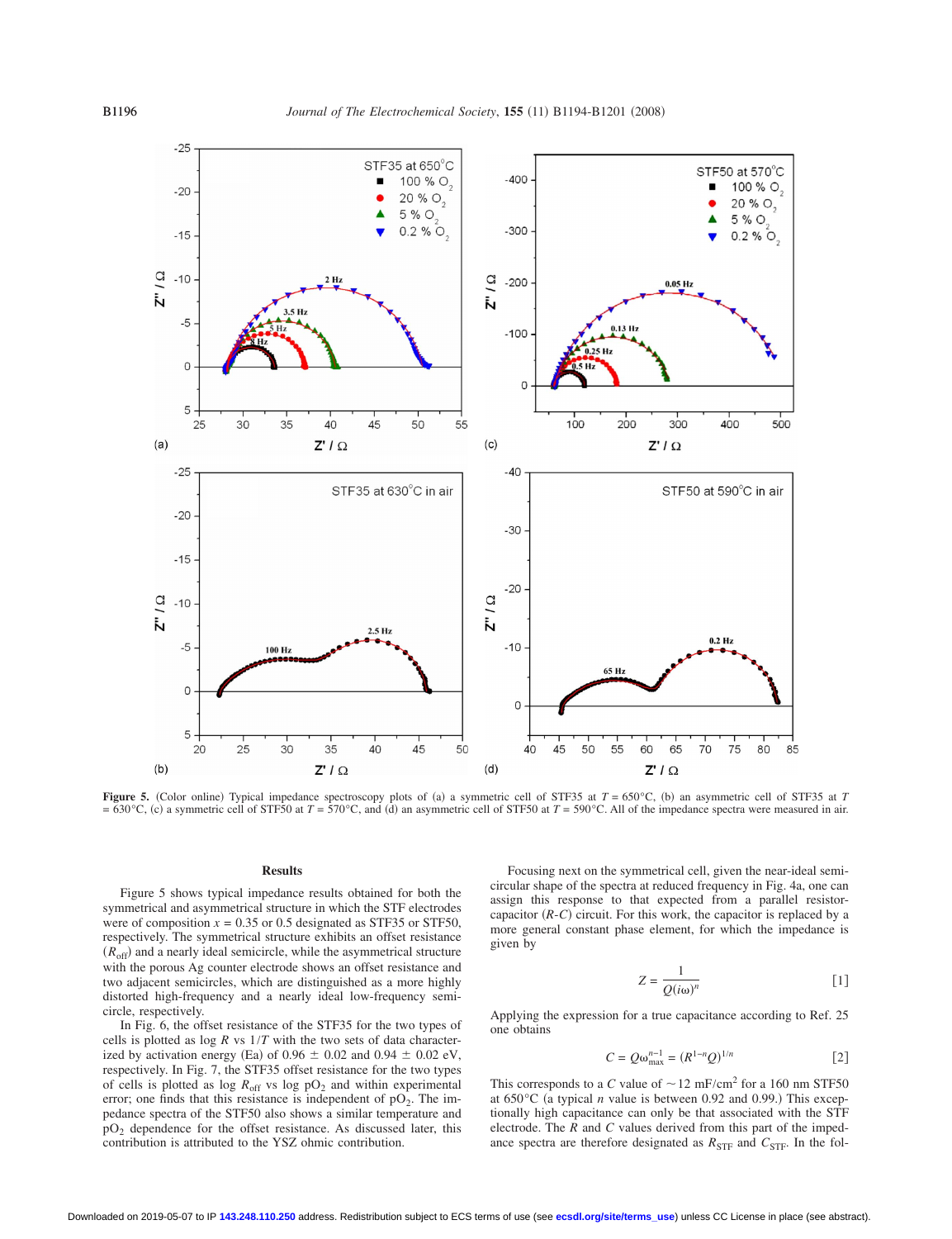

**Figure 6.** Temperature dependence (Arrhenius plots) of  $R_{off}$  for STF35, measured from (a) a symmetric cell and (b)

lowing, the geometrical, temperature, and  $pO<sub>2</sub>$  dependences of these parameters are examined.

Log  $R_{\text{STF}}$  and log  $C_{\text{STF}}$  for STF50 are plotted vs log electrode diameter in Fig. 8 and show a power law dependence of  $-2.27 \pm 0.22$  and 2.26  $\pm$  0.21, respectively. In Fig. 9, log  $R_{\text{STF}}$  and log  $C_{\rm STF}$  are plotted instead vs log electrode thickness. Here, the respective power laws were found to be  $-0.03 \pm 0.09$  and  $0.98 \pm 0.27$ , respectively. STF35 shows a similar geometrical dependence as STF50. The temperature dependence of  $R_{STF}$  for STF50 is examined at two different atmospheres in Fig. 10. The activation energies were found to be  $1.82 \pm 0.04$  and  $1.44 \pm 0.08$  eV at 0.2 and  $10^{-4}$  atm, respectively. The pO<sub>2</sub> dependence of  $R_{\text{STF}}$  for STF35 and STF50 is plotted in Fig. 11 and show a decrease in  $R_{\text{STF}}$  with increasing  $pO_2$  as commonly observed for perovskite-based cathodes. The  $pO_2$  dependence, in turn, consistently increases with decreasing temperature for both STF35 and STF50 as shown in Table I.

Figure 12 compares the impedance of STF50 measured in air at 650°C for asymmetric cells with and without the CGO layer between the YSZ electrolyte and the STF electrode. The results, within experimental error, are identical suggesting that the interfacial CGO layer has little impact on electrode performance.

### **Discussion**

*Origins of impedance spectroscopy contributions*.— In order to understand the origins of each contribution, it is helpful to examine the dependence of the impedance spectra on temperature and  $pO_2$ .



an asymmetric cell in air. **Figure 7.** Oxygen partial pressure  $(pO_2)$  dependence of the  $R_{off}$  for STF35, measured from (a) a symmetric cell at  $650^{\circ}$ C and (b) an asymmetric cell at 610°C.

Several features of the offset resistance are consistent with the source being the YSZ electrolyte single-crystal substrate. This includes the activation energy of  $R_{\text{off}}$  of  $\sim 0.95$  eV and its pO<sub>2</sub> independence. Furthermore, the magnitude of conductivity (0.24  $\times$  10<sup>-3</sup> S/cm at 650°C), calculated based on the present cell electrode geometry, electrolyte thickness, and measured  $R_{\text{off}}$ , agree with the literature data for YSZ ionic conductivity  $(0.53 \times 10^{-3} \text{ S/cm})^{26}$ Lastly,  $R_{\text{off}}$  was found to be independent of cell structure (i.e., symmetric vs antisymmetric) and electrode composition STF35 vs STF50. One can thus confidently conclude that this impedance feature should be attributed to the YSZ electrolyte.

Given that the impedance spectra of the symmetric structure contains only a nearly ideal semicircle, this feature can be assigned to the STF electrodes, whereas for the asymmetric structures (which exhibit both a distorted and a nearly ideal semicircle), one can conclude that the more highly distorted high-frequency (HF) semicircle should be attributed to the Ag porous electrode while the nearly ideal low-frequency (LF) semicircle should be attributed to the STF electrode. For further confirmation, the activation energies of each semicircle in both structures were examined; both LF semicircles had the same Ea of 1.8–2.0 eV, while the HF one in the asymmetrical structure exhibited values of 1.1–1.2 eV. The area-specific resistance (ASR) of the LF semicircle from both structures was also compared, demonstrating they are the same within an error of  $\sim$  13% for STF50 at 650 °C. Therefore, one can confidently con-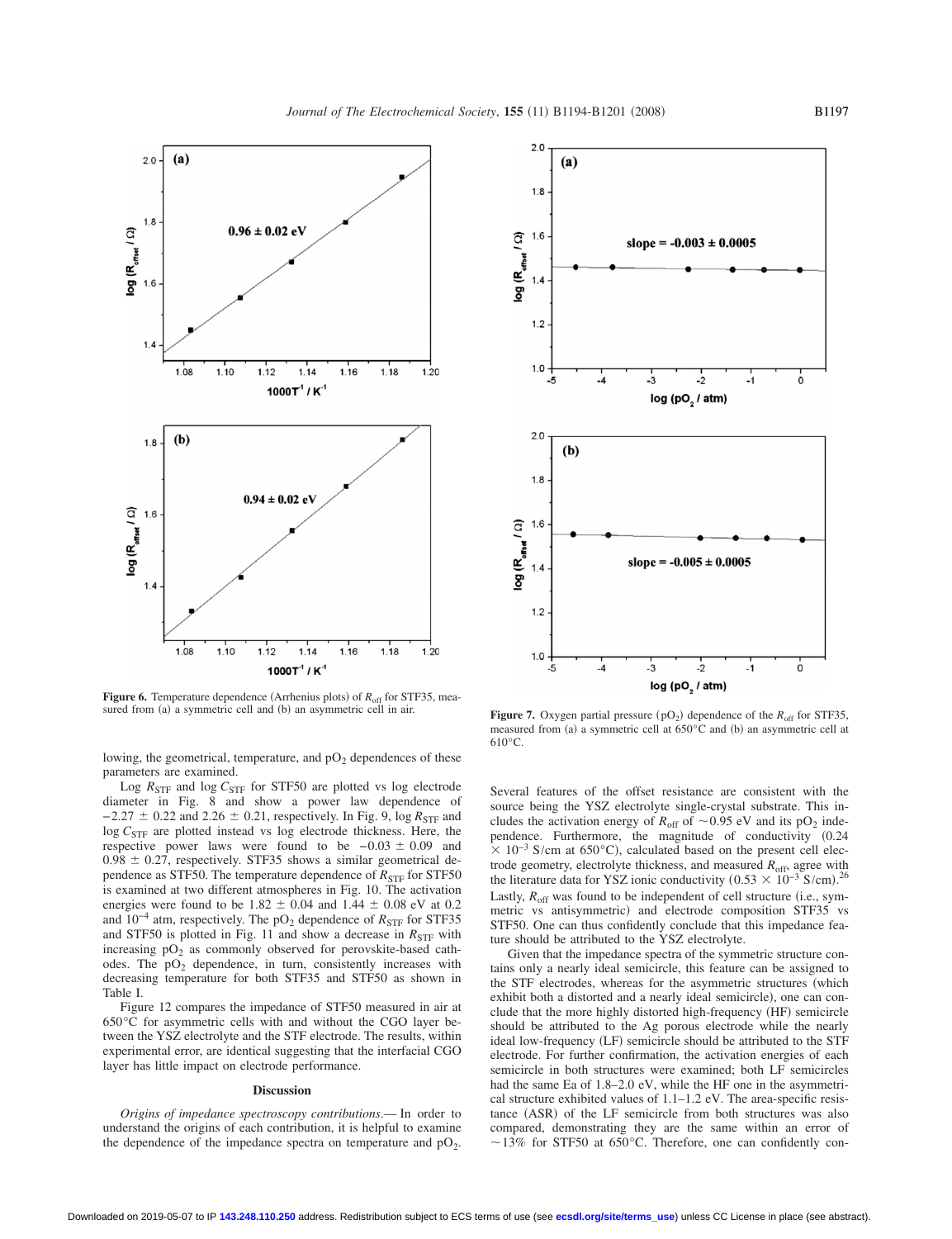

**Figure 8.** Double-logarithmic plots of the (a)  $R_{\text{STF}}$  and (b)  $C_{\text{STF}}$  of a STF50 electrode vs its diameter measured at 590°C in air using asymmetrical cells.

clude that the highly distorted HF semicircle and the nearly ideal LF semicircle are attributed to the porous Ag counter electrode and the STF electrode, respectively.

Figure 12 shows no significant change in electrode impedance when a CGO layer was deposited between the YSZ electrolyte and the STF electrode. The purpose of the CGO layer is to modify the interfacial characteristics between a YSZ electrolyte and a STF electrode. If the corresponding interfacial impedance is significant, one can expect changes in the impedance spectra by the addition of a CGO interlayer. In this work, however, the impedance remains essentially the same, suggesting that the impedance of STF is not governed by the interfacial transfer. Utilization of the CGO interlayer for SOFC applications can be found in the literature, where it is reported that the CGO interlayer reduces the cathodic polarization  $\cos^2$  and that CGO is less reactive with perovskite oxides than YSZ preventing the formation of less conductive reaction products such as  $\text{La}_2\text{Zr}_2\text{O}_7$ .<sup>28</sup> In contrast to this work, interfacial impedances were observed in other studies of mixed conducting perovskite electrodes on YSZ.<sup>15,18,29</sup> The negligible interfacial impedance may result from the fact that the electrochemical cells in the present study have been maintained, at all times, at temperatures of  $\leq 700^{\circ}$ C, thereby resulting in negligible reaction products forming between the STF electrode and YSZ electrolyte or that STF is inherently more stable in contact with YSZ than other perovskite-based electrode materials (e.g., LSC). More systematic studies regarding the chemical compatibility of YSZ and STF thin films at reduced temperatures  $(< 700^{\circ}$ C) are planned for the future.



**Figure 9.** Double-logarithmic plots of the (a)  $R_{\text{STF}}$  and (b)  $C_{\text{STF}}$  of a STF50 electrode vs its thickness measured at 650°C in air.

*Active reaction sites*.— In a mixed conducting electrode, oxygen reduction can take place either at the TPB between electrode, electrolyte, and gas phase or, for a dense electrode, at the surface of the electrode corresponding to the double-phase boundary between electrode and gas phase. The use of dense thin-film electrodes with simple geometry enables one to obtain a quantitative relationship between electrode impedance and geometry. In this study, a powerlaw dependence of  $\sim$  2 (2.27  $\pm$  0.22) obtained between electrode diameter  $(1-10 \text{ mm})$  and impedance (see Fig. 8) indicates that the measured values  $(R_{STF}$  and  $C_{STF}$ ) are proportional to the electrode surface area, rather than to the TPBL for which one would expect instead of a power dependence of unity. One can thus conclude that the oxygen reduction reaction largely occurs over the electrode surface area of STF35 and STF50, rather than being limited to the TPB, as also reported for the thin-film LSC and LSCF MIEC electrodes.<sup>18,29</sup>

*Surface exchange limited kinetics*.— Three possible limiting processes can be related to the pathway passing through the electrode surface: *(i)* surface exchange at the electrode-gas interface, *(ii)* mass transport through the electrode, and *(iii)* interfacial transfer between the electrolyte and the electrode. If bulk mass transport is relevant, one would expect a significant deviation from the semicircular shape for the STF electrode impedance<sup>30</sup> and  $R<sub>STF</sub>$  would be proportional to electrode thickness. However, the nearly idealshaped semicircle observed for the STF electrode in the complex impedance plane suggests that mass transfer is not the limiting process. This conclusion is further confirmed by the observed independence of  $R_{\text{STF}}$  on electrode thickness, as shown in Fig. 9. Further-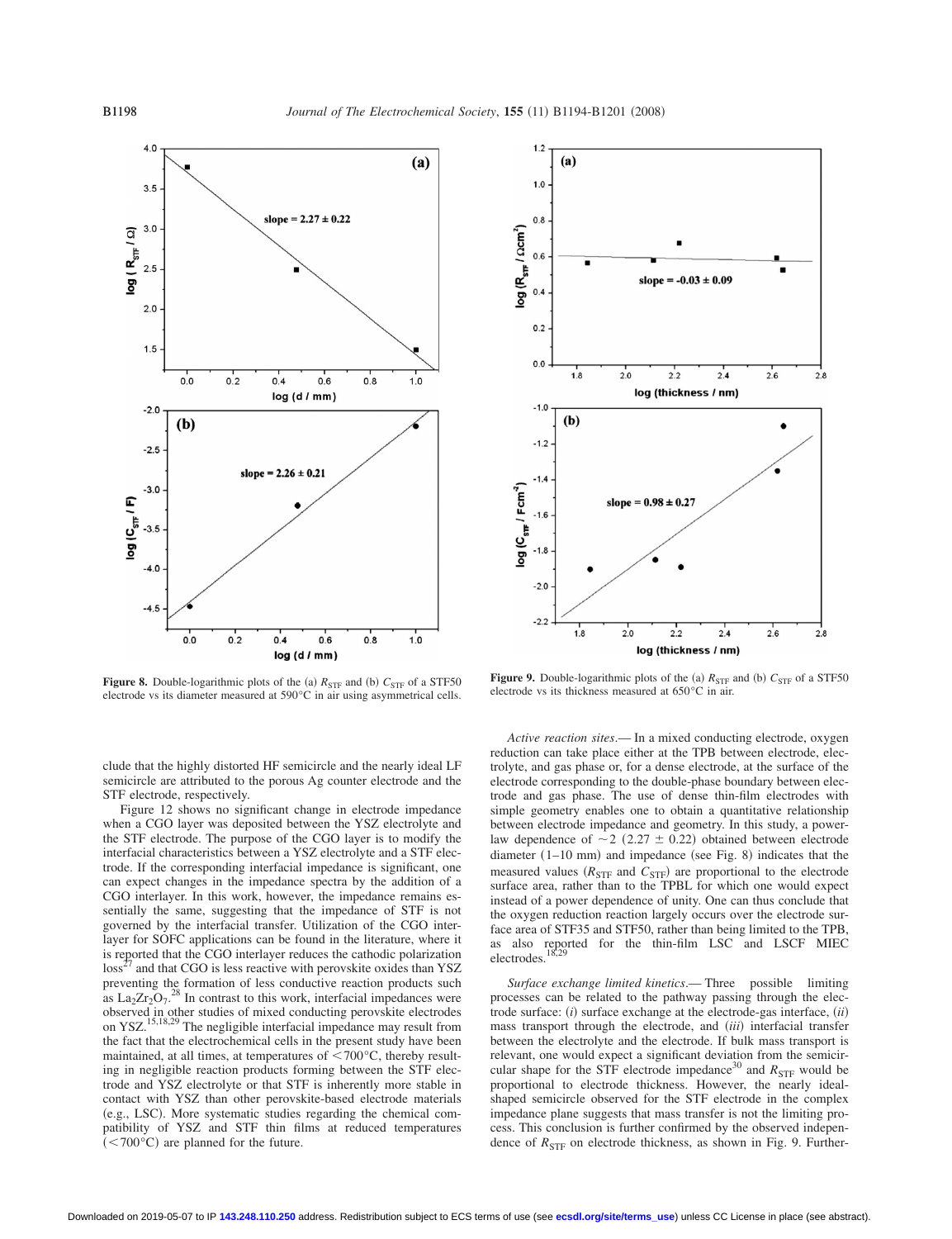

**Figure 10.** Temperature dependence (Arrhenius plots) of the  $R_{STF}$  of a STF50 electrode measured (a) in air and (b)

more, as pointed out above, the electrode impedance was also found to be insensitive to the insertion of the CGO interlayer between the electrolyte and the STF electrode, as shown in Fig. 12. This supports the conclusion that the interfacial transfer between the STF electrode and YSZ electrolyte is not the rate-determining step. One can only conclude, therefore, that the limiting process in this study must be attributed to the surface oxygen exchange reaction occurring at the surface of the STF35 and STF50 electrodes.

In contrast to  $R_{\text{STF}}$ ,  $C_{\text{STF}}$  shows a near linear (0.98  $\pm$  0.27) dependence on STF electrode thickness; see Fig. 9. This suggests that the main capacitive feature of the STF impedance is proportional to electrode volume [proportional to both electrode diameter (Fig. 8) and thickness (Fig. 9)]. Furthermore, it is also independent of the CGO interlayer (Fig 12). This suggests that  $C_{\text{STF}}$  is a chemical capacitance, as discussed below.

*Values for ASR and surface exchange coefficient*.— Because the surface exchange reaction has been identified as being the limiting process, the corresponding kinetic parameter can now be extracted from the measured electrode resistance. According to a literature, the surface oxygen exchange coefficient is inversely proportional to the resistance as

$$
k^q = \frac{kT}{4e^2 R_S c_O} \tag{3}
$$

where *k* is the Boltzmann constant, *e* is the electron charge, *T* is the temperature,  $R_s$  is the ASR, and  $c<sub>O</sub>$  is the total concentration of lattice oxygen with the value  $4.92 \times 10^{22}$  cm<sup>-3</sup> used in this calculation.



**Figure 11.** Double-logarithmic plots of the  $R_{\text{STF}}$  of a STF electrode vs pO<sub>2</sub>: (a) a STF35 electrode measured at  $570^{\circ}$ C and (b) a STF50 electrode measured at 630°C.

Calculated *k<sup>q</sup>* values, averaged from over six different STF50 samples and three different STF35 samples and extrapolated to 800°C, are shown in Table II. The calculated STF surface oxygen exchange coefficients are higher than those reported for the more typical MIEC cathodes, such as LSC and LSCF. This is perhaps surprising given that the electronic conductivity of the STF cathodes is nearly 200 times lower than those of LSC and LSCF at 800°C.

Further confirmation of surface exchange control can be obtained by examining the so-called characteristic thickness  $L_C$ , at which mass transport through the electrode thickness becomes dominant relative to the surface exchange reaction.<sup>32</sup> The characteristic thickness is defined as the ratio of the oxygen diffusion coefficient and the corresponding surface exchange coefficient,  $L_C = D/k$ . Values for the oxygen diffusion coefficient are derived from an analysis of

| Table I. The pO <sub>2</sub> dependence of the electrode resistances for |
|--------------------------------------------------------------------------|
| STF35 and STF50 at high oxygen partial pressure $(>10^{-3}$ atm)         |
| in the temperature range of $570-650^{\circ}$ C.                         |

| Temp<br>$({}^{\circ}C)$ | STF <sub>50</sub> | STF35            |
|-------------------------|-------------------|------------------|
| 650                     | $-0.26 \pm 0.03$  | $-0.21 \pm 0.03$ |
| 630                     | $-0.36 \pm 0.01$  | $-0.25 \pm 0.03$ |
| 610                     | $-0.38 \pm 0.04$  | $-0.29 \pm 0.01$ |
| 590                     | $-0.40 \pm 0.01$  | $-0.32 \pm 0.01$ |
| 570                     | $-0.43 \pm 0.02$  | $-0.35 \pm 0.01$ |
|                         |                   |                  |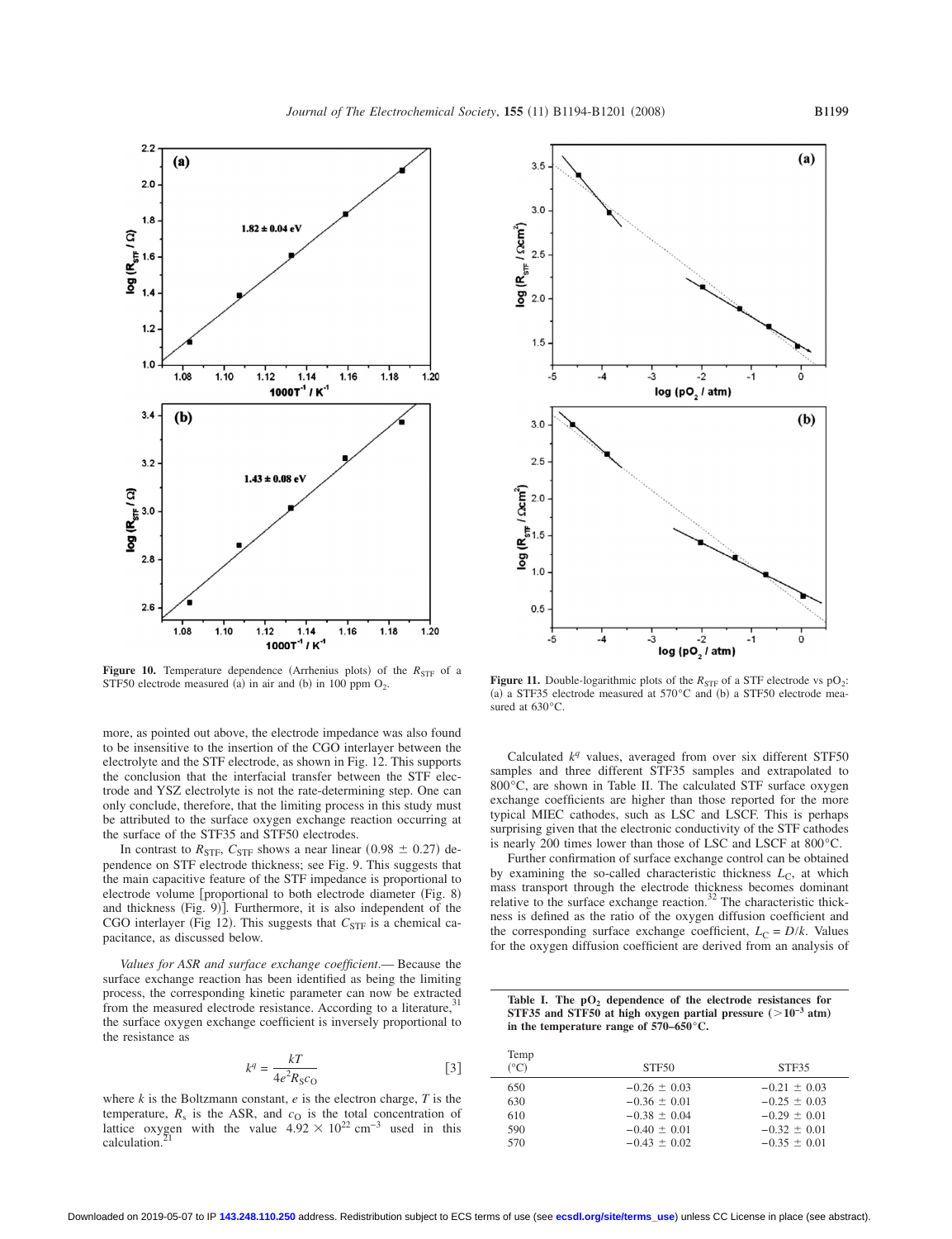

**Figure 12.** Comparison of two impedance spectra, one measured from asymmetric STF50 structures without a CGO interlayer (solid quadrangles) and with a CGO interlayer (open circles) at  $650^{\circ}$ C in air. The identical results, within experimental error, suggest that the interfacial CGO layer has little impact on the electrode performance.

electrical conductivity measurements performed on  $STF<sub>1</sub><sup>21</sup>$  while the surface exchange coefficients are calculated from the EIS results in this work with the aid of Eq. 3. The characteristic thickness of STF35 and STF50 at 700 $^{\circ}$ C (by extrapolation from 650 $^{\circ}$ C) is roughly 200 and 250  $\mu$ m, respectively, much thicker than the STF film thicknesses used in this work. Furthermore because  $L<sub>C</sub>$  becomes thicker with decreasing temperature, given the larger activation energy of *k* than *D*, it is clear that the surface exchange reaction remains dominant in the temperature range of this work, 570–650°C.

The ASR obtained for dense thin films of the other MIEC electrodes by PLD are compared in Fig. 13 with the values obtained in this study for STF. This was done to insure that morphology differences between typical bulk MIEC electrodes and the dense thin film STF electrodes used in this study played no role in influencing performance. Again, the ASR values for STF are lower than those of LSC and LSCF pointing to the suitability of STF as a realistic model mixed conducting cathode material.



Figure 13. (Color online) Temperature dependence of ASR for STF35 (solid triangles), STF50 (solid circles), and other dense thin-film MIEC electrodes fabricated by PLD (straight lines). The data of other MIEC electrodes are obtained from the work of Baumann et al.<sup>18</sup>

**Table III. Activation energies for STF35 and STF50 obtained from impedance measurements in the temperature range of 570–650°C at different oxygen partial pressures.**

| pO <sub>2</sub>       | $Ea$ (eV)<br>for STF35 | $Ea$ (eV)<br>for STF50 |
|-----------------------|------------------------|------------------------|
| Low $(< 10^{-3}$ atm) | $1.2 - 1.4$            | $1.1 - 1.2$            |
| High $(>10^{-3}$ atm) | $1.8 - 2.0$            | $1.9 - 2.0$            |

Generally speaking, it has been reported that both high  $\sigma_{el}$  and  $\sigma_{\text{ion}}$  guarantee fast surface exchange reactions,  $5,33$  although available kinetic and transport data remain limited and the relative roles of  $\sigma_{el}$ and  $\sigma_{ion}$  are not clearly explained. However, it is reasonable to conclude that  $\sigma_{el}$ , at least above a certain minimum value, does not play the limiting role in the surface exchange reactions of both STF and LSCF, according to the results in Table II.

*Temperature and*  $pO_2$  *<i>dependence*.— Figure 10 shows the temperature dependence of the STF electrode resistance. The activation energy is  $2.00 \pm 0.16$  and  $1.80 \pm 0.14$  eV for STF35 and STF50, respectively in air; see Table III. These are close to the values reported for  $(Ba, Sr)(Co, Fe)O_3$  (BSCF) and  $(La, Sr)FeO_3$  (LSF) (1.8 eV), but higher than that reported for LSC and LSCF  $(1.3-1.6 \text{ eV})$ .<sup>29</sup> It should be noted that the activation energy has a pO2 dependence; the activation energy of the STF impedance remains constant  $(1.8-2.0 \text{ eV})$  with changing pO<sub>2</sub>  $(0.01, 0.05, 0.2,$ and 1 atm), as long as the pO<sub>2</sub> remains  $> 10^{-3}$  atm. Below this pO<sub>2</sub>, the activation energy drops to  $1.2-1.4$  eV (see Fig. 11). This suggests that there is a transition in the rate limiting process at around  $pO<sub>2</sub> = 10<sup>-3</sup>$  atm. More systematic studies will be required to clarify this effect further.

The  $pO<sub>2</sub>$  dependence of the electrode resistance is shown in Fig. 11 with the slope listed in Table I. The slope is close to one quarter with some variation at different temperatures and Fe concentrations, a value close to that reported  $(0.27 - 0.31)$  for lightly Fe-doped  $(0.13\%)$  SrTiO<sub>3</sub>.<sup>34</sup> Consistently, the pO<sub>2</sub> dependence increases with decreasing temperature for both STF35 and STF50. The reason for this trend is still unclear and under further investigation.

*Chemical capacitance*.— The capacitance is dependent on the electrode volume and its magnitude is extremely high  $(12 \text{ mF/cm}^2)$ at 160 nm), which is consistent with the concept of the chemical capacitance reported in the MIEC electrode literature.<sup>35,36</sup> The chemical capacitance originates from a capacitive process related to the accumulation of electro-active oxygen species  $(V_o^{\bullet})$  in the bulk of the electrode. It is therefore proportional to the thickness-area product of the electrode (volume) and the ease by which it changes stoichiometry. Because the chemical capacitance is related to the oxygen nonstoichiometry change of the oxide film, one can estimate a value for it from the STF thermodynamic data.<sup>18,37</sup> Considering that the effective chemical potential change induced by an ac amplitude of 20 mV corresponds to a ratio  $pO_2/pO_{2,air} = 2.73$  change in oxygen partial pressure at 650°C via the Nernst equation, one can estimate a variation of  $\sim 0.3\%$  in the total lattice oxygen.<sup>21</sup> Applying the expression of the chemical capacitance in terms of stoichiometry<br>shapes  $\frac{8}{2}$  with  $2^{37}$ change  $\delta$  with pO<sub>2</sub><sup>2</sup>

Table II. Surface exchange coefficient, bulk diffusion coefficient, electronic ( $\sigma_{el}$ ) and ionic ( $\sigma_{ion}$ ) conductivity, and electronic transfer number<br>of 800°C for SrTi Fe O (x = 0.13<sup>34</sup> 25, and 50) and La Sr, Ce Fe O **at 800°C for SrTi**<sub>1−*x*</sub>**Fe**<sub>*x*</sub> $\overrightarrow{O_3}$  (*x* = 0.13,<sup>34</sup> 35, and 50) and La<sub>0.6</sub>Sr<sub>0.4</sub>Co<sub>0.2</sub>Fe<sub>0.8</sub>O<sub>3</sub>.

|                                       | $k \text{ (cm/s)}$   | $D$ (cm <sup>2</sup> /s) | $\sigma_{el}$ (S/cm) | $\sigma_{\text{ion}}$ (S/cm) |        |
|---------------------------------------|----------------------|--------------------------|----------------------|------------------------------|--------|
| STF35                                 | $2.0 \times 10^{-5}$ | $1.0 \times 10^{-7}$     | $9.9 \times 10^{-1}$ | $3.5 \times 10^{-2}$         | 0.9659 |
| STF50                                 | $1.7 \times 10^{-5}$ | $1.1 \times 10^{-7}$     | 1.8                  | $3.6 \times 10^{-2}$         | 0.9804 |
| STF0.13                               | $1.0 \times 10^{-7}$ | $2.0 \times 10^{-9}$     | N/A                  | N/A                          | N/A    |
| $La_{0.6}Sr_{0.4}Co_{0.2}Fe_{0.8}O_3$ | $5.6 \times 10^{-6}$ | $2.5 \times 10^{-8}$     | 302                  | $8 \times 10^{-3}$           | 0.9997 |